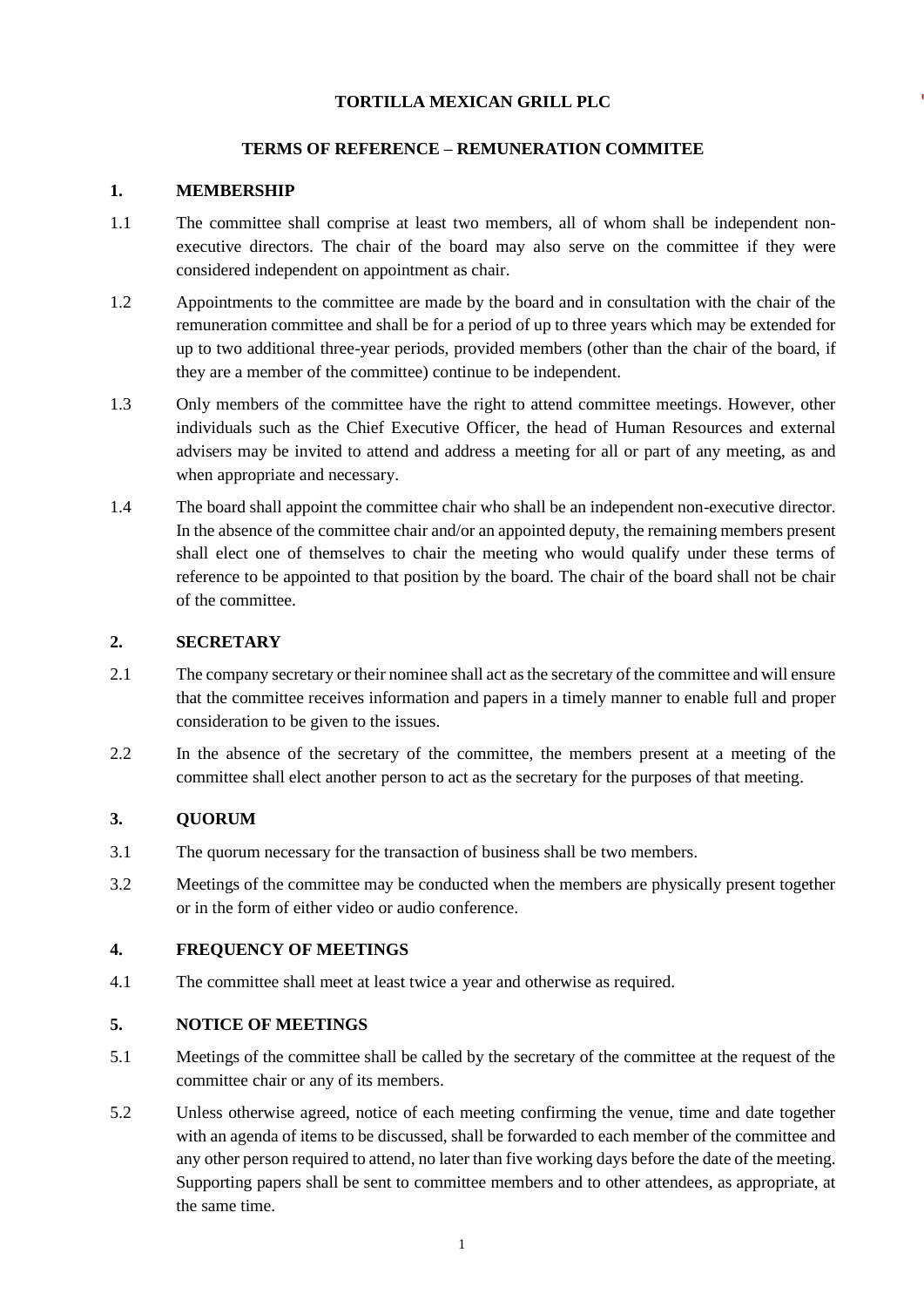### **6. MINUTES OF MEETINGS**

- 6.1 The secretary shall minute the proceedings and resolutions of all committee meetings, including the names of those present and in attendance.
- 6.2 Draft minutes of committee meetings shall be circulated promptly to all members of the committee. Once approved, minutes should be circulated to all other members of the board and the company secretary unless, exceptionally, it would be inappropriate to do so.

# **7. VOTING**

- 7.1 Each member of the committee shall have one vote which may be cast on matters considered at a meeting of the committee. Votes can only be cast by members attending a meeting of the committee.
- 7.2 Save where they have a personal interest, the chair of the committee will have a casting vote.

### **8. ENGAGEMENT WITH SHAREHOLDERS**

8.1 The committee chair should attend the annual general meeting to answer any shareholder questions on the committee's activities. Where applicable, the committee chair should engage with shareholders on significant matters related to the committee's areas of responsibility.

### **9. DUTIES**

- 9.1 The committee should carry out the duties detailed below for the parent company, major subsidiary undertakings and the group as a whole, as appropriate.
- 9.2 The committee shall:
	- 9.2.1 have delegated responsibility for determining the policy for directors' remuneration and setting remuneration for the company's chair and executive directors and senior management, including the company secretary;
	- 9.2.2 establish remuneration schemes that promote long-term shareholding by executive directors that support alignment with long-term shareholder interests, with share awards subject to a total vesting and holding period of at least four years, and a formal policy for post-employment shareholding requirements encompassing both unvested and vested shares;
	- 9.2.3 design remuneration policies and practices to support strategy and promote long-term sustainable success, with executive remuneration aligned to company purpose and values, clearly linked to the successful delivery of the company's long-term strategy, and that enable the use of discretion to override formulaic outcomes and to recover and/or withhold sums or share awards under appropriate specified circumstances;
	- 9.2.4 when determining executive director remuneration policy and practices, consider the regulatory requirements and guidance for clarity, simplicity, risk mitigation, predictability, proportionality and alignment to culture;
	- 9.2.5 no director or senior manager shall be involved in any decisions as to their own remuneration outcome. The board itself, or where required by the Articles of Association, the shareholders should determine the remuneration of the non-executive directors within the limits set in the Articles of Association;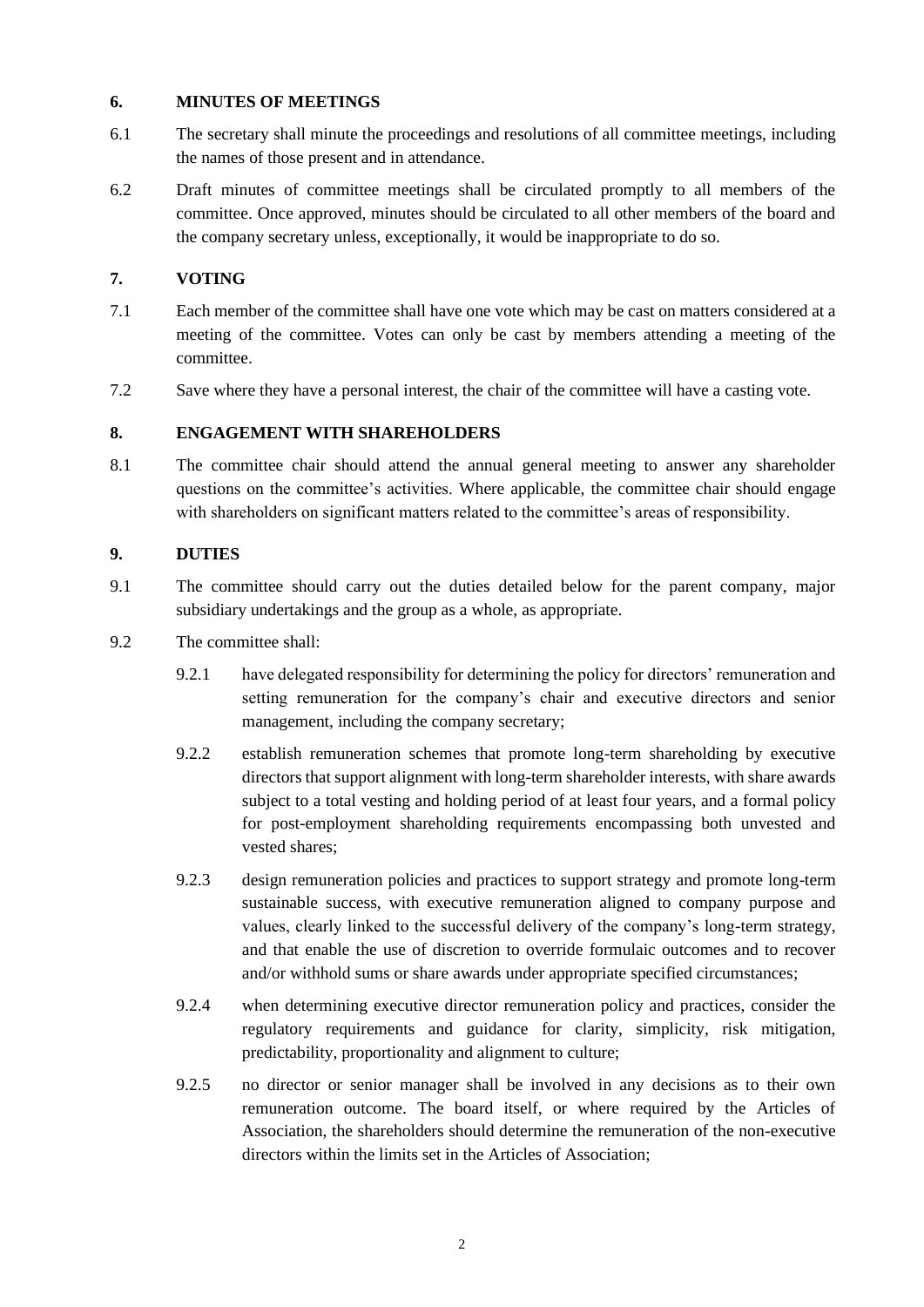- 9.2.6 in determining remuneration policy, take into account all other factors which it deems necessary including relevant legal and regulatory requirements and associated guidance. The objective of such policy shall be to attract, retain and motivate executive management of the quality required to run the group successfully without paying more than is necessary, having regard to views of shareholders and other stakeholders;
- 9.2.7 review the ongoing appropriateness and relevance of the remuneration policy;
- 9.2.8 within the terms of the agreed policy and in consultation with the chair and/or Chief Executive Officer, as appropriate, determine the total individual remuneration package of each executive director, the company chair and senior managers (for the purposes of these terms of reference, 'senior managers' are defined as employees that report into one of the executive directors, or an employee that has a basic salary in excess of £80,000 per annum) including bonuses, incentive payments and share options or other share awards. The choice of financial, non-financial and strategic measures is important, as is the exercise of independent judgement and discretion when determining remuneration awards, taking account of company and individual performance, and wider circumstances;
- 9.2.9 have full authority to appoint remuneration consultants and to commission or purchase any reports, surveys or information which it deems necessary at the expense of the company. However the committee should avoid designing pay structures based solely on benchmarking to the market or on the advice of remuneration consultants;
- 9.2.10 review the design of all share incentive plans for approval by the board and, where considered appropriate by the committee, shareholders. For any such plans, determine each year whether awards will be made, and if so, the overall amount of such awards, the individual awards for executive directors and senior managers, and the performance targets to be used;
- 9.2.11 review workforce remuneration and related policies; and
- 9.2.12 work and liaise as necessary with other board committees, ensuring the interaction between committees and with the board is reviewed regularly.

#### **10. REPORTING RESPONSIBILITIES**

- 10.1 The committee chair shall report to the board after each meeting on the nature and content of its discussion, recommendations and action to be taken.
- 10.2 The committee shall make whatever recommendations to the board it deems appropriate on any area within its remit where action or improvement is needed, and adequate time should be available for board discussion when necessary.
- 10.3 The committee shall provide a description of its work and a report on the directors' remuneration policy and practices in the annual report in line with applicable reporting requirements and guidance.
- 10.4 The committee chair shall attend the AGM of the Company and be prepared to respond to any shareholder questions on the committee's activities.
- 10.5 If the committee has appointed remuneration consultants, the consultant should be identified in the annual report alongside a statement about any other connection it has with the company or individual directors.